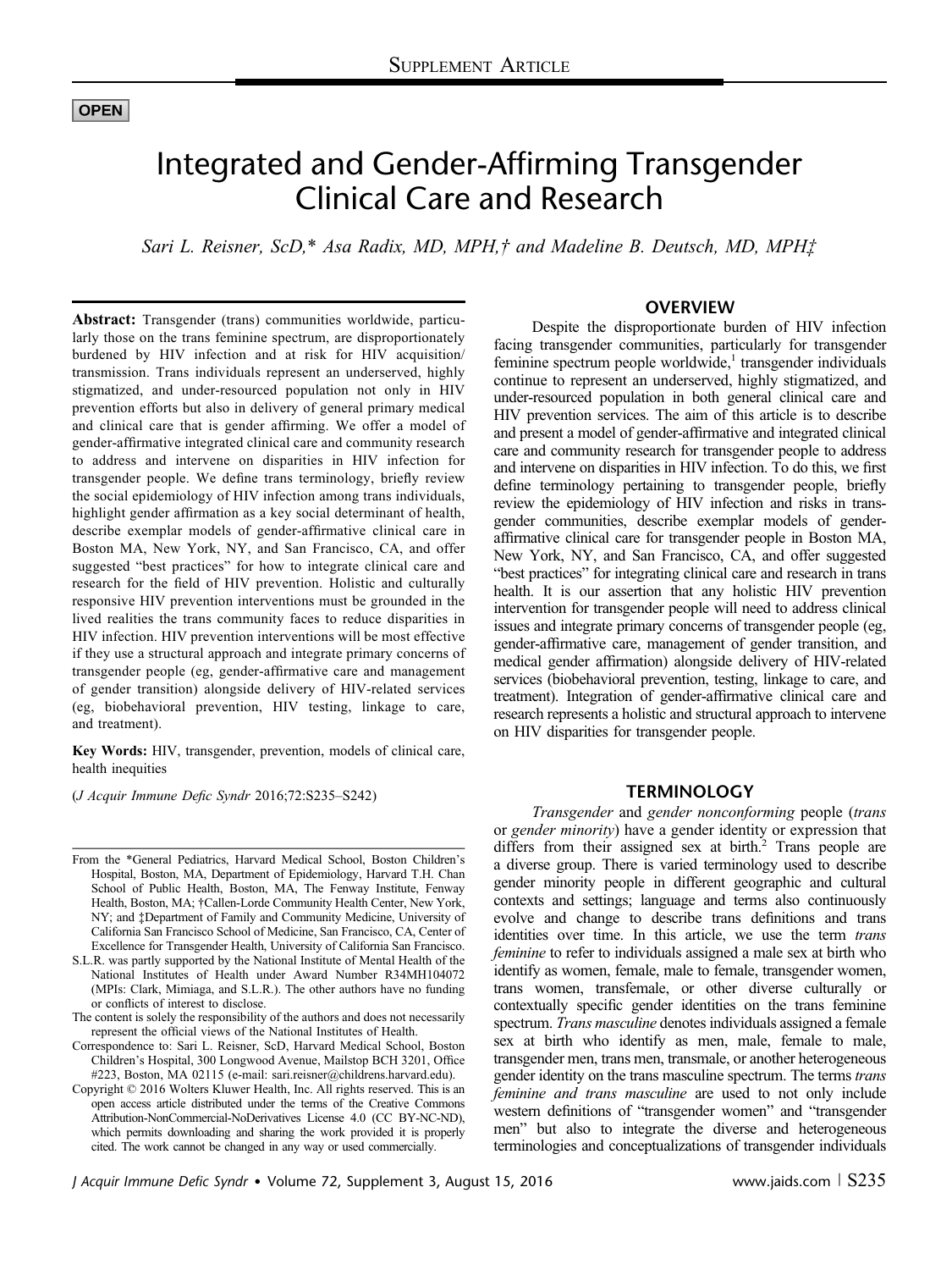globally, including those who may not fully conform to binary (male/female, man/woman) gender categories and who still may be at risk of HIV acquisition or transmission. We use *nonbinary* to refer to transgender or gender nonconforming people who may not identify with a male/female binary system of gender categorization (eg, genderqueer, bigender, and agender).

#### SOCIAL EPIDEMIOLOGY OF HIV INFECTION AMONG TRANS PEOPLE

Globally, HIV infection is devastatingly high among trans feminine people. A meta-analysis of global studies with laboratory-confirmed HIV infection data and at least 50 participants documented an HIV prevalence of 19% among trans feminine individuals and a 49-fold increased odds of HIV infection compared with cisgender (ie, nontransgender) adults of reproductive age.1 HIV infection data are scarce for trans masculine individuals.<sup>3</sup> A 2016 review found only 10 quantitative studies (all in North America) with laboratory-confirmed HIV serostatus among trans masculine people; amont these, documented HIV seroprevalences were 0%, 2.2%, 3.0%, and 4.3% (1 of 23 individuals).4 There exist few HIV infection data about nonbinary trans people; these individuals are underrepresented in current clinical and epidemiologic research.

As with other key populations, risk for HIV acquisition or transmission in trans people is complex. HIV risk for trans people has been attributed to intersecting syndemics of biopsychosocial factors (eg, biological, psychological, social, and structural) occurring across multiple levels of influence, ranging from the individual, interpersonal, community and network, and societal levels.<sup>4-8</sup> A core driver of HIV risk for trans people is pervasive stigma which leads to HIV-related vulnerabilities through pathways of social and economic exclusion and marginalization, particularly for trans feminine individuals.<sup>1,9</sup> For example, social marginalization and employment discrimination can lead trans feminine populations to engage in transactional or survival sex (ie, sex work) with higher economic incentives offered by clients for condomless anal sex acts.10 Trans masculine individuals, particularly those who are gay, bisexual, same-gender loving, queer, or have sex with cisgender males are also an at-risk group, potentially exposed to the double stigma of being both sexual and gender minorities.<sup>11</sup> Attending to the trans-specific biological, social, and behavioral factors which drive HIV vulnerabilities will be crucial to HIV prevention interventions that seek to curb HIV incidence in transgender people.<sup>12</sup>

# GENDER AFFIRMATION AS A KEY SOCIAL DETERMINANT OF TRANS HEALTH

In 2013, the Diagnostic and Statistical Manual of Mental Disorders-5 (DSM-5) was revised and gender identity disorder (GID) was changed to gender dysphoria, a diagnostic criteria reflecting the psychological distress that occurs due to gender and sex discord.13 Gender dysphoria is characterized by clinically significant distress or impairment in social, occupational, or other important areas of functioning associated with having a gender identity or expression different than that sex assigned at birth and/or gender roles typically associated with

that sex. Alleviation of symptoms of clinically significant distress resulting from gender dysphoria (ie, "treatment") focuses on affirming the person's felt and/or expressed gender. Gender affirmation is thus a critical component of the health and well-being of trans individuals and communities.

Gender affirmation refers to the social process of being recognized or affirmed in one's gender identity, expression, and/or role.<sup>14</sup> Although gender affirmation can be theorized as an inherently social process, $14$  it must necessarily also be conceptualized as multidimensional with at least 4 core constructs: social (choice of name and pronoun, interpersonal and institutional acknowledgment and recognition), psychological (internal felt sense of self-actualization, validation of gendered self, internalized transphobia), medical (pubertal blockers, hormones, surgery, other body modification), and legal (legal name change, legal change of gender marker designation) (Fig.  $1$ ).<sup>11</sup> There is no one single path to gender affirmation—no "one size fits all" approach describes how trans people affirm their felt or expressed gender.<sup>15</sup> Some trans individuals pursue social but not medical gender affirmation, some pursue medical but not legal gender affirmation, and so on. Gender affirmation sometimes, but not always, conforms to binary categories of being female or male. Furthermore, gender affirmation does not require linearly following a discrete series of "transition" events—it is conceptualized as an ongoing process throughout the lifecourse.

Gender affirmation is a unique social determinant of health that affects trans people's lives. Lack of social and psychological gender affirmation has been shown to adversely impact health care utilization behaviors among transgender people, including delaying preventive health care screenings or avoiding needed clinical care when sick or injured.<sup>16,17</sup> Medical gender affirmation (eg, hormones) has been shown to reduce mental health risks $18,19$  and improve quality of life for transgender people.<sup>20,21</sup> Although the impact of gender affirmation on overall health has not been studied,



FIGURE 1. Gender affirmation: process of being affirmed in one's gender identity. Four dimensions: social, psychological, medical, and legal.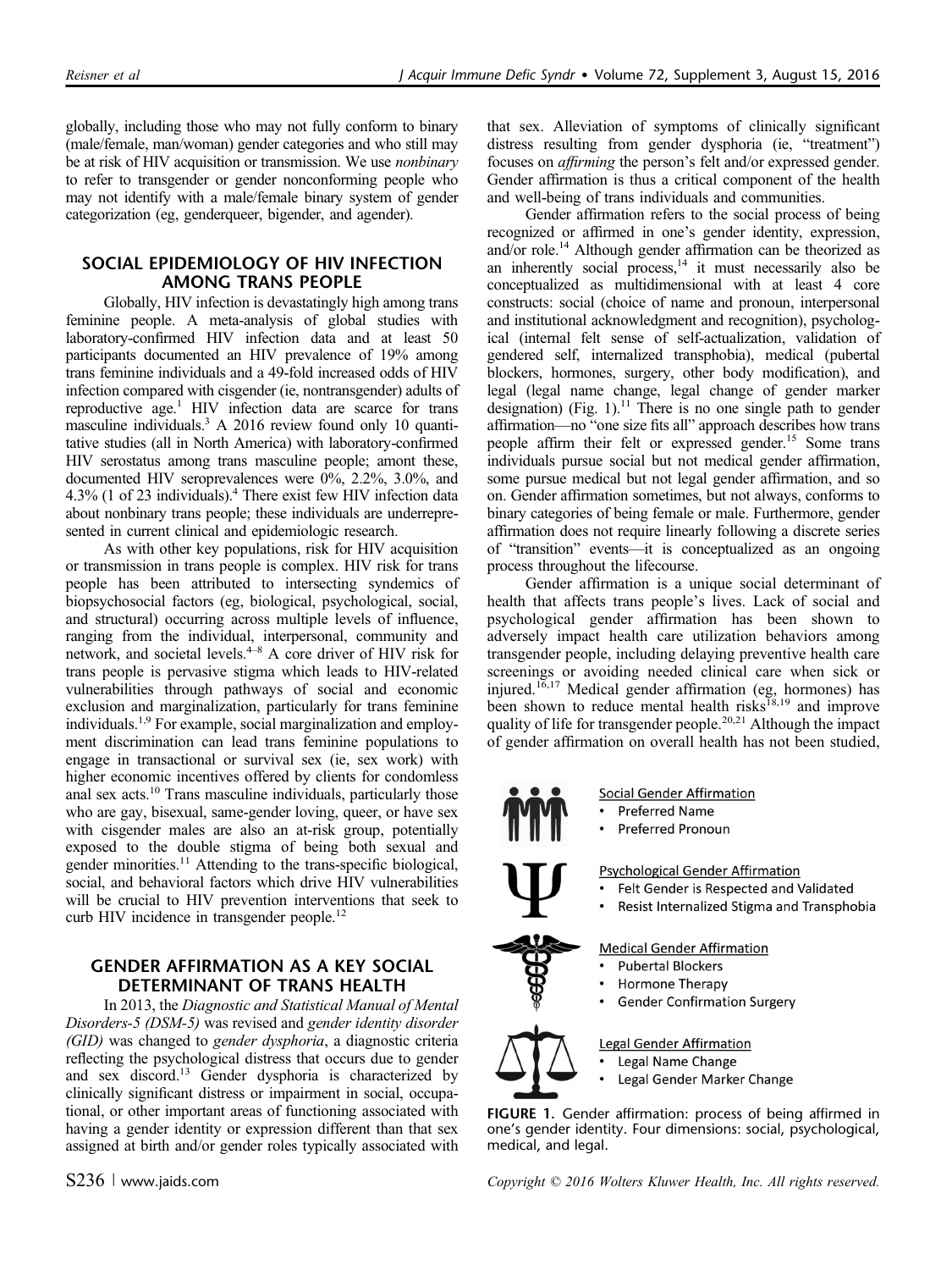provider anecdotes include reports of improvements in a variety of health conditions including obesity and diabetes after gender-affirming care and interventions, as patients gain a sense of self-worth and self-efficacy and become more invested in achieving and maintaining health.

In many countries and geographic contexts, medical gender affirmation is excluded from mainstream delivery or primary care services for transgender people and thereby relegated outside of the health care system. Lack of knowledgeable health care providers combined with transphobia and stigma in health care delivery systems may lead transgender people to procure gender-affirmative medical care through informal peer or community networks,  $2^{2-24}$  which may increase risk of health complications (eg, lack of routine monitoring of hormone levels, using higher than recommended dosages of hormones). Inability to legally affirm gender through legal documents (eg, government-issued identification) that match one's gender identity can be a barrier to accessing and receiving health care services, particularly within socialized government supported and sponsored health care systems. In most countries, transgender people cannot obtain appropriate legal gender affirmation documents and/or are required to have genital surgery to be able to do so. $25$  This lack of legal recognition leads to social, economic, and political marginalization and economic exclusion which can increase vulnerability to HIV.<sup>26</sup>

Gender affirmation has been further implicated in HIVrelated outcomes. Lack of social gender affirmation has been shown to increase sexual risk for HIV acquisition or transmission in both trans feminine<sup>14,27</sup> and trans masculine individuals.11,27 Medical mistrust due to previous experiences of gender invalidation and transphobic-stigma in health care settings is linked to low pre-exposure prophylaxis (PrEP) acceptability among HIV-uninfected trans feminine individu $als<sub>1</sub><sup>28</sup>$  to challenges with engagement and retention in HIV treatment and care among trans feminine people living with  $HIV<sub>1</sub><sup>29,30</sup>$  and with participation in HIV research trials.<sup>31</sup> Prioritization of hormones for medical gender affirmation over other health concerns influences all aspects of the HIV continuum of care, including PrEP acceptability,<sup>28</sup> engagement and retention in HIV treatment, and care.<sup>29,30</sup> Adherence to hormones has been shown to positively correlate with increased viral load among transgender women living with HIV providing further evidence that trans communities prioritize medical gender affirmation in daily life.<sup>32</sup> Concerns regarding adverse interactions between antiretroviral medications and hormones are frequently cited barriers to PrEP acceptability and engagement and retention in HIV treatment and care.<sup>28,29</sup>

#### GENDER-AFFIRMATIVE HEALTH CARE FOR TRANS PEOPLE

Gender-affirmative health care refers to care that is sensitive, responsive, and affirming to trans patients' gender identities and/or expressions (Fig. 2). Several US centers (eg, Fenway Health in Boston, MA; Callen-Lorde Community Health Center in New York City, NY; and the University of California, San Francisco, CA) specialize in transgender clinical care (Appendix 1). Through serving large numbers

of trans patients, these organizations have developed and refined models of gender-affirmative care to meet trans patients' needs. Gender-affirmative models are rooted in a strength-based depathologization of human gender diversity (transgender as "identity"), rather than a pathological perspective (transgender as "disorder"). These programs exemplify an approach to transgender clinical care, research, and public health that can and should be implemented everywhere, no matter how many or how few transgender patients a clinic or hospital or community center may see. In reality, effective transgender care systems can be developed in any setting, as long as this development is supported by institutional will and is incorporated into the organization's mission.

The bedrock of gender-affirmative health care, including HIV prevention and care services to address the HIV continuum of care for trans people, is affirming trans patients across social, psychological, medical, and legal dimensions. Within the social and psychological domains, referring to trans people respectfully, and with the appropriate pronoun and name, is a key construct in the provision of gender-affirming care. "Misgendering" involves referring to a trans person using an incorrect pronoun or name, and represents one of the most common microaggressions experienced by trans people in clinical and research settings.<sup>33,34</sup> One way to prevent misgendering is rely on gender-neutral language, such as "How may I help you today?" instead of "How may I help you, sir?" or "Dr. Hope's 11:30 a patient is here" rather than "he is here for his appointment." Staff can also use neutral "they" pronouns instead of "she" or "he"; for example, "they are here for their 3:00 PM appointment." While some may perceive this use as grammatically incorrect, some language authorities and officials are beginning to formally recognize neutral pronouns.<sup>35</sup> Under no circumstances should any person ever be referred to as "it."

Registration or intake forms and electronic health records that routinely collect gender identity using a 2-step method $36,37$  (current gender identity and assigned sex), as well as chosen name and pronoun ("he/him/his," "she/her/hers," "they/them/theirs"), are recommended. The 2-step method for gender identity, as well as collection of sexual orientation information, has been incorporated into the "Meaningful Use" guidelines for electronic medical records published by the US Department of Health and Human Services.<sup>38</sup> Health care systems should integrate this information into clinical care from the moment a patient walks into the door. Name and gender on government-issued identification may or may not be able to be changed, depending on the country and context. Legal documents may have implications for health insurance billing and claims, as well as ability to access certain medical services. For example, medical services may be needed that conflict with legal gender markers which can complicate health insurance billing (eg, a female-to-male trans masculine individual having a legal male gender marker and needing a Pap test to screen for cervical cancer). Consultation with local state laws and experts is recommended for solutions to specific incidents as they arise. In the United States, a "code 45" modifier can be used in cases of mismatch between legal sex and a needed service.<sup>39</sup>

Medical gender affirmation may include any combination of hormones, surgery, and other procedures such as hair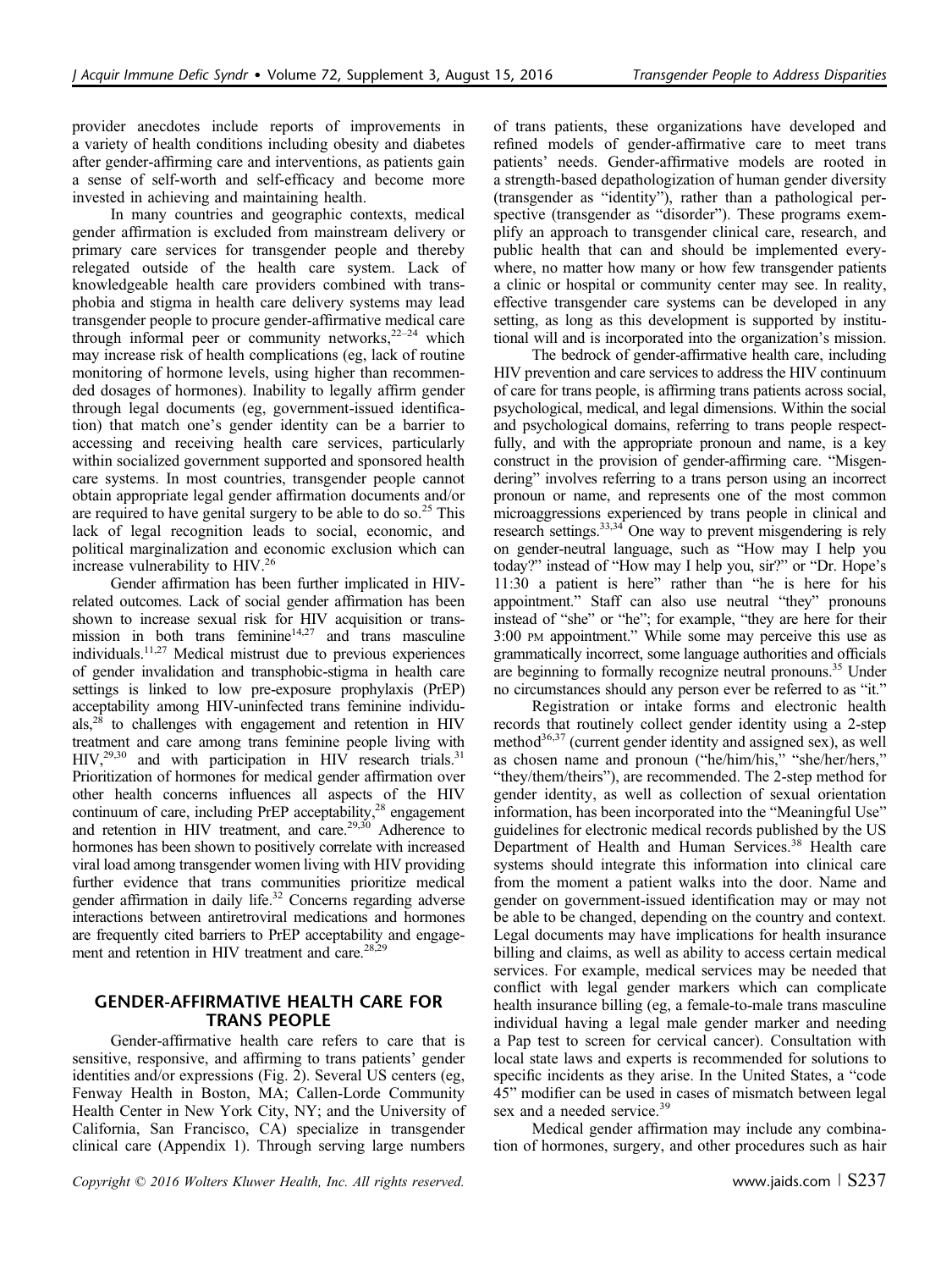Use patient's preferred name and pronoun:

- If not sure, politely ask
- Document in patient chart
- If having trouble, use gender neutral language ("they," "them," "their")
- Never refer to someone as "it"

The patient may or may not want to medically affirm their gender:

- No "one size fits all" approach
- Many types of surgical procedures
- Medical affirmation does not necessarily include gender confirmation surgery
- Screen for silicone

Only ask questions that are required:

- Avoid invasive questions driven by curiosity
- What do I know now? What do I need to know? How can I ask in a sensitive way?

"If you have it, check it" approach:

- Anatomy inventory
- $\ddot{\phantom{a}}$ Screen bioanatomy as appropriate (e.g., Pap test for transgender men who retain a cervix)
- Ask patient permission before physically touching them

Referrals for transgender patients to other services: Specialists

- $\bullet$ Social services (e.g., housing, employment)
- Family or spousal support and services

Consult Standards of Care and Primary Care Protocols for Transgender People as needed:

- World Professional Association for Transgender Health (WPATH): http://www.wpath.org/
- Center of Excellence for Transgender Health, University of California San Francisco: http://transhealth.ucsf.edu

FIGURE 2. Gender-affirmative health care: health care that holistically attends to transgender people's physical, mental, and social health needs and well-being while respectfully affirming their gender identity.

removal or voice modification. In addition to specific genderaffirming interventions, transgender people require the full range of primary and specialty care. Because transgender people may have a variety of organ configurations (someone may have both a prostate and breasts, or ovaries but no uterus or breasts), clinicians and researchers should take an organbased approach rather than relying on natal sex or gender identity to define anatomy.

#### CLINICAL MANAGEMENT OF MEDICAL GENDER AFFIRMATION

The most recent clinical and medical aspects of transgender care have been outlined in version 7 of the Standards of Care by the World Professional Association for Transgender Health (WPATH).<sup>15,40</sup> Transgender people seeking gender affirmation through the acquisition of secondary sex characteristics of their identified gender may seek hormonal interventions. The proportion of transgender people who opt to undergo medical transition varies based on access and cost. In the United States and Canada, hormone utilization among trans feminine individuals is reported to be  $43\% - 73\%$ ,  $24,41-43$  with as high as 70% accessing hormones outside of the medical system.43–<sup>46</sup> Nonbinary individuals are less likely to use hormonal therapy or undergo gender-confirming surgeries. $41,47$  Hormonal therapies seem to be associated with improved quality of life and mental health functioning; however, there have been no clinical trials or long-term prospective studies.<sup>21,48,49</sup>

For trans feminine individuals, hormonal therapy usually consists of estrogens and androgen blockers. Estrogen therapy typically includes an oral, transdermal, or injected 17-beta estradiol.15,50 Ethinyl estradiol (a common component of oral contraceptives) is associated with high incidence of venous thromboembolism<sup>51</sup> and is no longer recommended in feminizing regimens, but may be used by trans feminine individuals outside of medical settings. There are many different androgen blockers used for transition care. Spironolactone, an aldosterone receptor antagonist, is frequently used in the United States, whereas cyproterone acetate, a synthetic steroidal antiandrogen with prostogenic properties, is predominantly outside of the United States. Other blockers include

gonadotropin-releasing hormone analogs, eg, leuprolide acetate; 5 alpha-reductase inhibitors, eg, finasteride; and progestins. Trans masculine individuals who seek virilization typically use injected or topical testosterone regimens. The choice of hormones and route of administration are often based on personal preference, age, and concurrent medical issues. There have been no clinical trials to evaluate comparative safety and efficacy of hormones in transgender people. For trans feminine people who have significant cardiovascular risk factors, including smoking and older age, transdermal estrogens are recommended. There are no evidence-based recommendations for the frequency or type of laboratory monitoring. Existing guidelines for laboratory monitoring are based on expert opinion and range from every 3 months to once a year, depending on the length of time an individual has been receiving hormones and concurrent medical conditions.<sup>50</sup>

In the context of coadministration of gender-affirming hormones and antiretroviral therapy (ART) either for treatment or PrEP for HIV, no direct studies have been conducted. Studies of interactions of oral contraceptives containing synthetic ethinyl estradiol and various ART medications suggest that negative effects of hormones on ART are limited to amprenavir, unboosted fosamprenavir, and stavudine.<sup>52–55</sup> Positive or negative effects of ART on ethinyl estradiol levels may be more common and might represent a barrier to adherence because trans feminine individuals who perceive a negative impact on their gender transition may exhibit reduced adherence or total discontinuation of ART therapy<sup>29,56</sup>; pill burden may represent another factor which leads to adherence to hormones, but not ART. The authors of a recent subanalysis of trans feminine individuals in the iPrEx study of PrEP opined that an observed association of hormone therapy with lower drug levels was as a result of such behavioral factors, rather than a pure biological interaction.<sup>57</sup>

With respect to gender-affirming surgeries, for trans feminine people may opt to undergo gonadectomy (orchiectomy) and creation of a vagina, clitoris, and labia. The most common vaginoplasty procedure uses penile and scrotal tissue to create a skin-lined vaginal vault and vulva (penile inversion vaginoplasty); much less common is an approach using sigmoid colon to create a self-lubricating neovagina, with drawbacks of higher rates of complication and a more invasive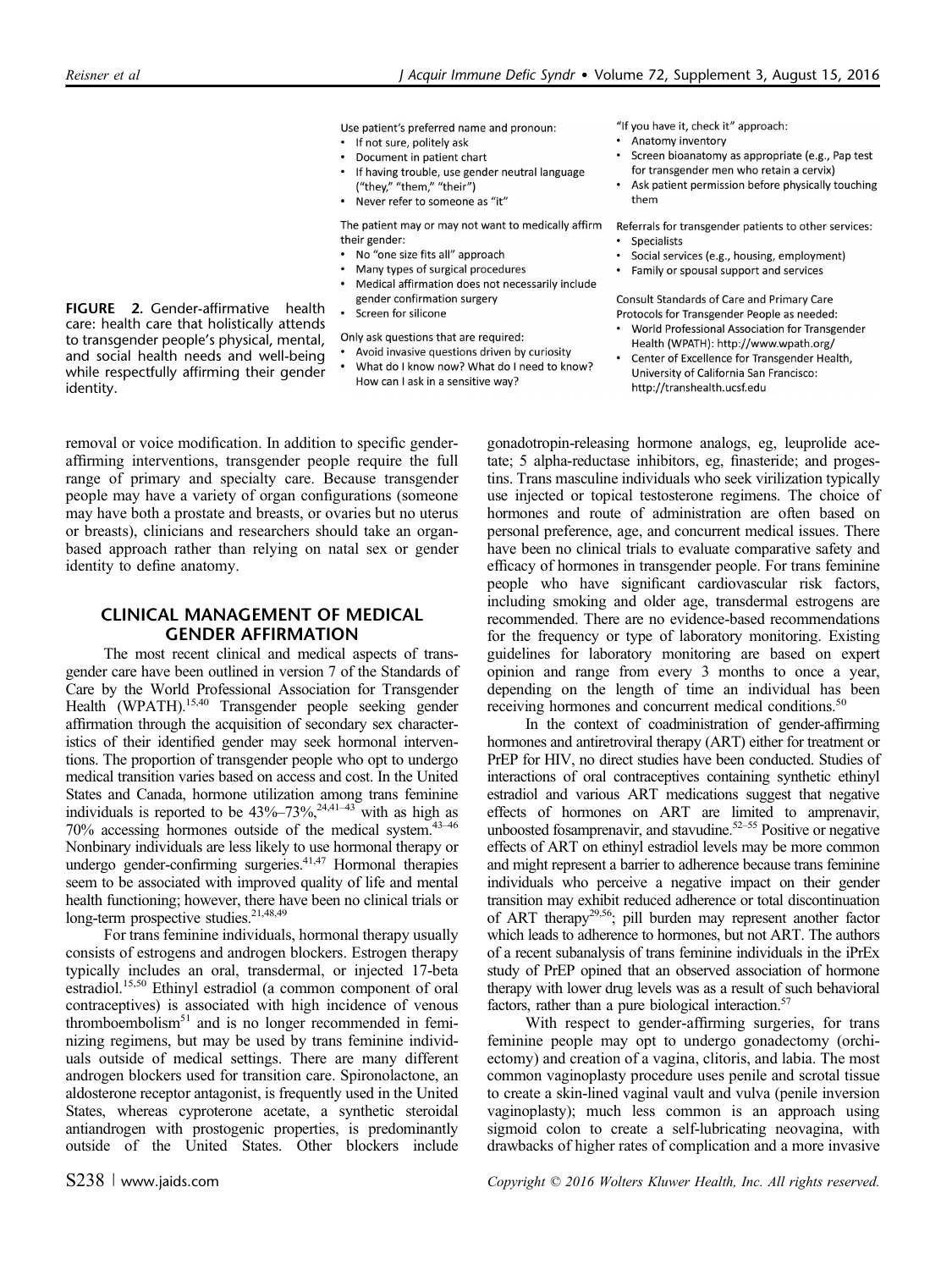procedure. Gender-affirming surgeries for trans masculine people include breast reduction, eg, bilateral double incision or periareolar mastectomy, hysterectomy, and oophorectomy. There are several procedures to construct the external genitalia, including creation of a phallus (phalloplasty or metoidioplasty) and/or scrotum (scrotoplasty with testicular implants). In general, levels of satisfaction after gender-affirming surgeries are high,58,59 although trans feminine individuals who have undergone vaginoplasty are more likely to meet criteria for hypoactive sexual desire disorder than both nontransgender women and transgender women who have not undergone vaginoplasty.60,61 Trans masculine individuals experience higher rates of sexual desire after starting testosterone. $60,62$  No studies have been conducted to determine changes in behavior after genital surgery, for example, to assess whether trans feminine individuals are more likely to have vaginal rather than anal receptive sex after vaginoplasty.

Because the majority of vaginoplasties use the penile inversion technique which results in a penile skin-lined vagina, risk of transmission of HIV or of acquisition of genital lesions is unknown,<sup>10</sup> although infections with gonorrhea and human papillomavirus (condyloma acuminata) have been reported.<sup> $\delta$ 3– $\delta$ 7 Trans masculine individuals may</sup> engage in receptive anal or vaginal sex and may continue to engage in receptive anal sex even after genital reconstruction. The cervical epithelium changes with administration of testosterone.<sup>68</sup> It remains unknown whether hormonemediated changes to the genital tract in either trans feminine or trans masculine individuals could impact risks for HIV or other sexually transmitted infections.

## CONNECTING TRANS CLINICAL CARE AND RESEARCH

In the absence of solid evidence to inform "best practices" for improving and connecting clinical care and research programs in transgender health and medicine, we propose the below framework of recommendations:

## Ask the 2-Step Method (Gender Identity and Assigned Sex at Birth) on Intake Forms and in Electronic Health Records

Collect gender identity and assigned sex at birth data on intake forms and electronic health records to promote genderaffirmative health care. Capturing gender identity data can inform quality improvement efforts and create basic research opportunities (ie, chart review studies to characterize the patient population, prevalence, and distribution of patient populations retained in care).

## Co-Locate Services, Including Access to Hormones and HIV Prevention, Testing, and Linkage to HIV Care and Treatment Services

Wrap-around services are ideal in trans health care provision, minimizing loss to follow-up and simplifying service delivery. Integrating HIV-related services into gender-affirmative care is an especially effective clinical strategy. For example, routine HIV testing can be implemented as part of routine blood work for monitoring and management of cross-sex hormones.

#### Partner With and Engage Local Trans Communities

Engaging and involving trans communities in health care delivery, programs, and interventions is critical to ensure that services are gender affirmative and responsive to community health care needs. A local community involvement process (eg, community advisory boards) should be used to tailor clinical and research tools to local demographics (ie, monolingual Spanish speaking trans feminine people in Los Angeles have different concerns and approaches than Black trans feminine people in Atlanta). Community members should be involved in the formulation of research questions and methods. The opportunity for community feedback at all junctures (eg, grievance procedures, etc.) will build trust.

#### Use a Multidisciplinary Team Approach to Clinical Care and Research

Multidisciplinary team approaches to clinical care and research are an integrated model of gender-affirmative service delivery for trans people. Regular team meetings that integrate clinical and research teams will help to ensure coordination and integration of trans health care and the goal of achieving health equity.

#### Design all Clinical Tools and Research Assessments to be Gender Affirming

Clinical tools (eg, registration forms) and research assessments (eg, surveys) should be gender affirming. Care should be taken to ensure that all tools and assessments are culturally responsive for trans people. Having trans community members be part of the design of tools and assessments, review before implementation, and pilot test is critical. Always give participants the opportunity to provide feedback on clinical care and research, including instruments and surveys (eg, use an openended feedback field at end of survey for participants to provide feedback).

#### Ensure that Clinical Care and Research are Responsive to the Social Contexts and Lived Realities of Local Trans Populations

Trans communities face social and economic exclusion. Gender-affirmative health care that is contextually informed will be most responsive to community needs. This includes flexible scheduling and hours; trans staff and providers so trans people "see themselves" in clinical and research staff; multiple contacts to help retain trans individuals in clinical care and research (eg, friends and family contacts); multiple modes of communication for contacts (eg, phone, text, social media, and e-mail).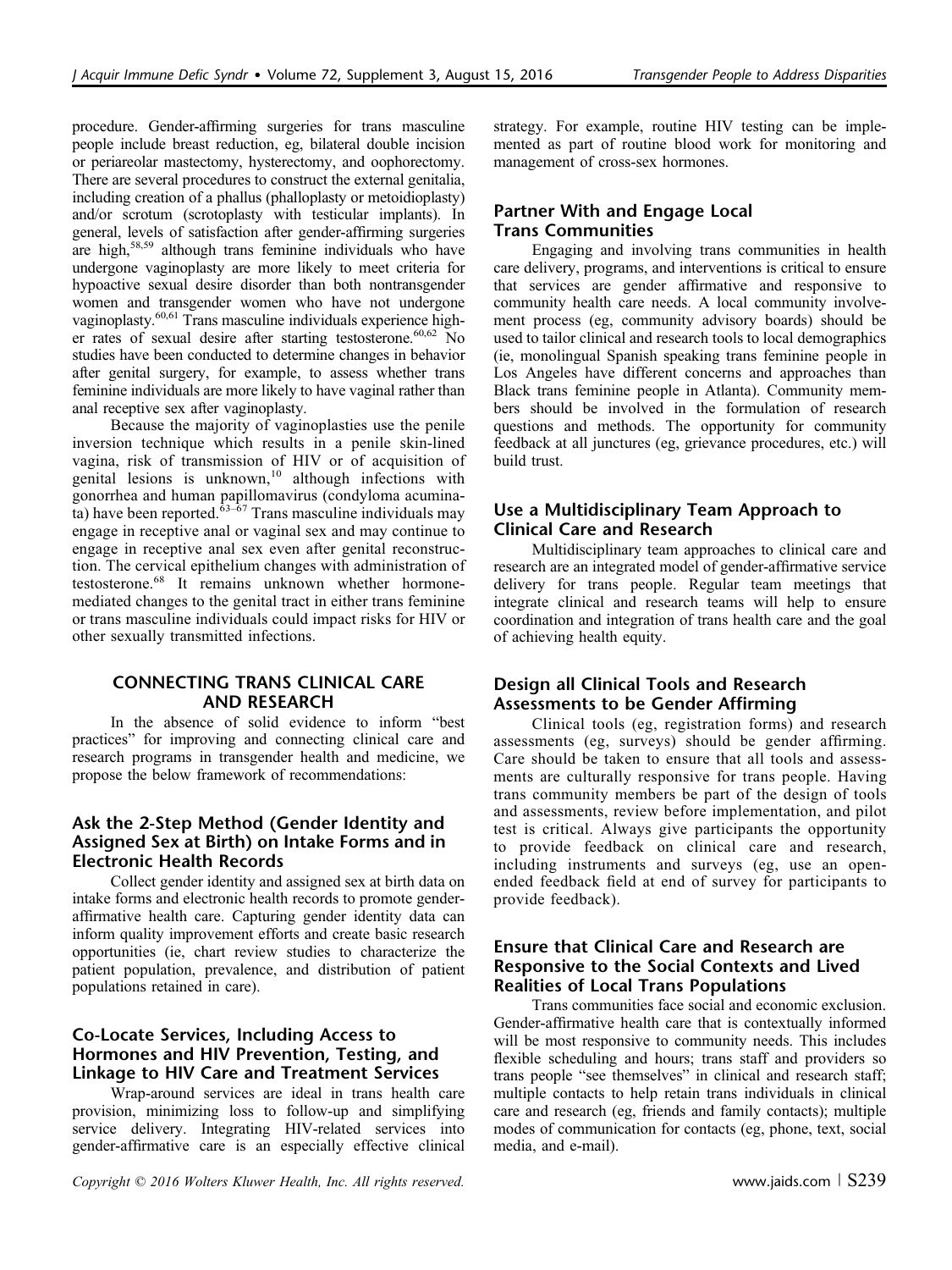#### Use Peer-to-Peer Methods to Recruit and Retain Participants in Clinical Care and Research

Clinical care infrastructures can be used as a foundation for other services. For example, wrap-around services such as peer health navigation, patient advocacy, and case management can improve patient engagement and retention in care and research.

# Create a Pipeline of Trans Clinicians and Researchers

Clinical and research training opportunities in transgender medicine, epidemiology, and public health (eg, residency programs, postdocs, grad student mentors) are greatly needed. Although transgender clinicians and researchers encounter numerous professional barriers and biases, a transgender identity is not currently recognized by the US National Institutes of Health (NIH) as an under-represented minority for the purposes of accessing funding and training programs. Increased recognition of nontraditional investigator career paths will also expand the range of opportunities for transgender-identified clinicians and investigators.

#### THE WAY FORWARD: INTEGRATION FOR GENDER AFFIRMATION

Gender affirmation is a key ingredient to address the needs of transgender people who are at risk for HIV worldwide. Health care systems and clinical settings should consider social, psychological, medical, and legal constructs of gender affirmation in clinical care and research. Holistic and culturally responsive HIV prevention interventions must be grounded in the lived realities faced by the transgender community to reduce disparities in HIV infection, particularly the need for gender-affirmative medical care. Addressing structural factors facing transgender people, particularly stigma and transphobia in health care settings, is necessary to increase uptake of the full HIV continuum of care (eg, prevention, testing, and linkage to care) for the transgender population. Training of health care providers in medical gender affirmation and improving systems of health care delivery to be gender affirmative will be integral components of any strategy to mitigate HIV incidence.

Meaningful engagement of local, national, and global transgender communities will be paramount to ensure responsiveness of interventions and programs, as well as to increase trust and reciprocity between clinicians, researchers, patients, and participants. Addressing disparities in HIV infection and achieving health equity for transgender people necessitate an integrated and gender-affirming model of clinical care and research that uses a participatory population perspective<sup>69</sup> to work "with" not "on" communities.<sup>70</sup> This means involving transgender people in all aspects of clinical care and research. Implementation science  $research<sup>71</sup>$  may be well suited to implement and test biobehavioral interventions, such as PrEP and early antiretroviral medication initiation, as part of a comprehensive package of evidence-based prevention interventions linked to gender-affirmative care for transgender

people. Such interventional efforts will be maximally responsive if they attend to the multiple health care needs of transgender people outside of HIV infection.

#### **REFERENCES**

- 1. Baral SD, Poteat T, Stromdahl S, et al. Worldwide burden of HIV in transgender women: a systematic review and meta-analysis. Lancet Infect Dis. 2013;13:214–222.
- 2. Institute of Medicine (IOM). The Health of Lesbian, Gay, Bisexual, and Transgender People: Building a Foundation for Better Understanding. Washington, DC: National Academies Press; 2011.
- 3. Herbst JH, Jacobs ED, Finlayson TJ, et al. Estimating HIV prevalence and risk behaviors of transgender persons in the United States: a systematic review. AIDS Behav. 2008;12:1–17.
- 4. Reisner SL, Murchison GR. A global research synthesis of HIV and STI biobehavioural risks in female-to-male transgender adults. Glob Public Health. 2016:1–22. doi: [10.1080/17441692.2015.1134613.](http://10.1080/17441692.2015.1134613)
- 5. Operario D, Nemoto T. HIV in transgender communities: syndemic dynamics and a need for multicomponent interventions. J Acquir Immune Defic Syndr. 2010;55(suppl 2):S91–S93.
- 6. Sevelius JM, Keatley J, Gutierrez-Mock L. HIV/AIDS programming in the United States: considerations affecting transgender women and girls. Womens Health Issues. 2011;21(suppl 6):S278–S282.
- 7. Sevelius JM, Reznick OG, Hart SL, et al. Informing interventions: the importance of contextual factors in the prediction of sexual risk behaviors among transgender women. AIDS Educ Prev. 2009;21:113–127.
- 8. Poteat T, Reisner SL, Radix A. HIV epidemics among transgender women. Curr Opin HIV AIDS. 2014;9:168-173.
- 9. Pega F, Veale JF. The case for the World Health Organization's Commission on social determinants of health to address gender identity. Am J Public Health. 2015;105:e58–e62.
- 10. Poteat T, Wirtz AL, Radix A, et al. HIV risk and preventive interventions in transgender women sex workers. Lancet. 2015;385:274–286.
- 11. Reisner SL, White Hughto JM, Pardee D, et al. Syndemics and gender affirmation: HIV sexual risk in female-to-male trans masculine adults reporting sexual contact with cisgender males. Int J STD AIDS. 2015. doi: [10.1177/0956462415602418](http://dx.doi.org/10.1177/0956462415602418).
- 12. Poteat T, German D, Flynn C. The conflation of gender and sex: gaps and opportunities in HIV data among transgender women and MSM. Glob Public Health. 2016:1–14. doi: [10.1080/17441692.2015.1134615](http://dx.doi.org/10.1080/17441692.2015.1134615).
- 13. American Psychiatric Association. Diagnostic and Statistical Manual of Mental Disorders: DSM-5. Washington, DC: American Psychiatric Association; 2013.
- 14. Sevelius JM. Gender affirmation: a framework for conceptualizing risk behavior among transgender women of color. Sex Roles. 2013;68:675–689.
- 15. Coleman E, Bockting W, Botzer M, et al. Standards of care for the health of transsexual, transgender, and gender-nonconforming people, version 7. Int J Transgend. 2011;13:165.
- 16. Poteat T, German D, Kerrigan D. Managing uncertainty: a grounded theory of stigma in transgender health care encounters. Soc Sci Med. 2013;84:22–29.
- 17. Reisner SL, Hughto JM, Dunham EE, et al. Legal protections in public accommodations settings: a critical public health issue for transgender and gender-nonconforming people. Milbank Q. 2015;93:484–515.
- 18. Wilson EC, Chen YH, Arayasirikul S, et al. Connecting the dots: examining transgender women's utilization of transition-related medical care and associations with mental health, substance use, and HIV. J Urban Health. 2015;92:182–192.
- 19. Meier C, Fitzgerald KM, Pardo ST, et al. The effects of hormonal gender affirmation treatment on mental health in female-to-male transsexuals. J Gay Lesbian Ment Health. 2011;15:281–299.
- 20. Murad MH, Elamin MB, Garcia MZ, et al. Hormonal therapy and sex reassignment: a systematic review and meta-analysis of quality of life and psychosocial outcomes. Clin Endocrinol (Oxf). 2010;72:214–231.
- 21. White Hughto JM, Reisner SL. A systematic review of the effects of hormone therapy on psychological functioning and quality of life in transgender individuals. Transgender Health. 2016;1:21–31.
- 22. Aguayo-Romero RA, Reisen CA, Zea MC, et al. Gender affirmation and body modification among transgender persons in Bogota, Colombia. Int J Transgend. 2015;16:103–115.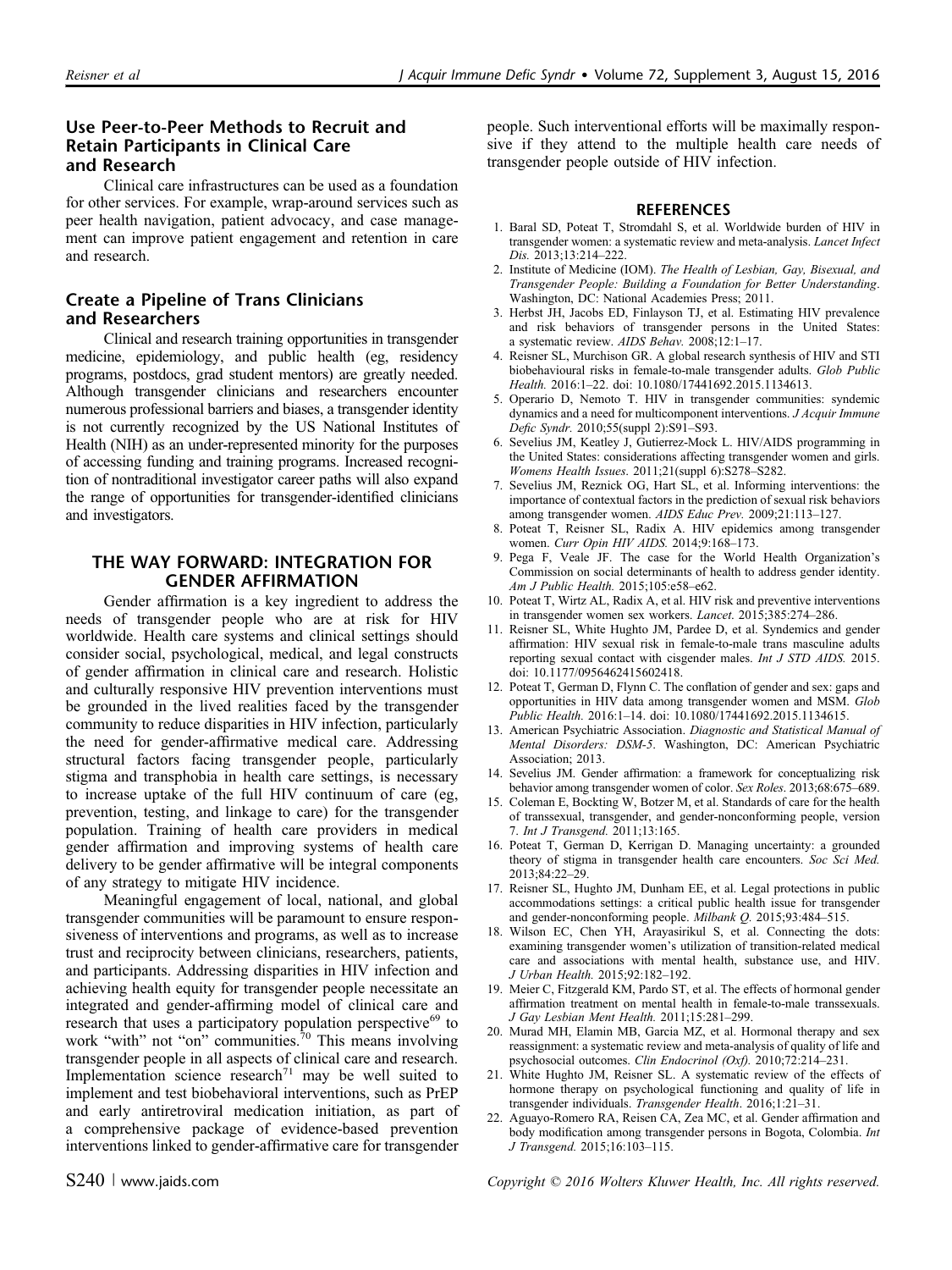- 23. Silva-Santisteban A, Raymond HF, Salazar X, et al. Understanding the HIV/AIDS epidemic in transgender women of Lima, Peru: results from a sero-epidemiologic study using respondent driven sampling. AIDS Behav. 2012;16:872–881.
- 24. Rotondi NK, Bauer GR, Scanlon K, et al. Nonprescribed hormone use and self-performed surgeries: "do-it-yourself" transitions in transgender communities in Ontario, Canada. Am J Public Health. 2013;103: 1830–1836.
- 25. World Health Organization (WHO). Policy Brief: Transgender People and HIV. WHO Press, World Health Organization, Geneva, Switzerland; 2015.
- 26. Baral S, Beyrer C, Poteat T. Human Rights, the Law, and HIV Among Transgender People. Working Paper prepared for the Third Meeting of the Technical Advisory Group of the Global Commission on HIV and the Law, 7–9 July, 2011.
- 27. Melendez RM, Pinto R. "It's really a hard life": love, gender and HIV risk among male-to-female transgender persons. Cult Health Sex. 2007;9: 233–245.
- 28. Sevelius JM, Keatley J, Calma N, et al. "I am not a man": trans-specific barriers and facilitators to PrEP acceptability among transgender women. Glob Public Health. 2016:1–16.
- 29. Sevelius JM, Patouhas E, Keatley JG, et al. Barriers and facilitators to engagement and retention in care among transgender women living with human immunodeficiency virus. Ann Behav Med. 2014;47:5–16.
- 30. Sevelius JM, Carrico A, Johnson MO. Antiretroviral therapy adherence among transgender women living with HIV. J Assoc Nurses AIDS Care. 2010;21:256–264.
- 31. Andrasik MP, Yoon R, Mooney J, et al. Exploring barriers and facilitators to participation of male-to-female transgender persons in preventive HIV vaccine clinical trials. Prev Sci. 2014;15:268–276.
- 32. Sevelius JM, Saberi P, Johnson MO. Correlates of antiretroviral adherence and viral load among transgender women living with HIV. AIDS Care. 2014;26:976–982.
- 33. Kosenko K, Rintamaki L, Raney S, et al. Transgender patient perceptions of stigma in health care contexts. Med Care. 2013;51:819–822.
- 34. Nadal K, Skolnik A, Wong Y. Interpersonal and systemicmicroaggressions toward transgender people: implications for counseling. J LGBT Issues Couns. 2012;6:55–82.
- 35. The Guardian. Sweden Adds Gender-Neutral Pronoun to Dictionary. 2015. AFP, Stockholm, Sweden. Available at: [http://www.theguardian.com/](http://www.theguardian.com/world/2015/mar/24/sweden-adds-gender-neutral-pronoun-to-dictionary) [world/2015/mar/24/sweden-adds-gender-neutral-pronoun-to-dictionary](http://www.theguardian.com/world/2015/mar/24/sweden-adds-gender-neutral-pronoun-to-dictionary). Accessed June 2, 2016.
- 36. Deutsch MB, Green J, Keatley J, et al. Electronic medical records and the transgender patient: recommendations from the world professional association for transgender health EMR working group. J Am Med Inform Assoc. 2013;20:700–703.
- 37. Deutsch MB, Buchholz D. Electronic health records and transgender patients–practical recommendations for the collection of gender identity data. J Gen Intern Med. 2015;30:843–847.
- 38. Cahill SR, Baker K, Deutsch MB, et al. Inclusion of sexual orientation and gender identity in stage 3 meaningful use guidelines: a Huge step Forward for LGBT health. LGBT Health. 2016;3:100–102.
- 39. Center for Medicare and Medicaid Services (CMS) and Medicare Learning Network (MLN). MLN Matters Number MM6917: Instructions Regarding the Processing of Inpatient Claims for Gender/ Procedure Conflict [Internet]: MLN Matters: Information for Medicare Fee-for-Service Health Care Professionals. 2010. Available at: [https://](https://www.vdh.virginia.gov/epidemiology/DiseasePrevention/documents/pdf/THISFINALREPORTVol1.pdf) [www.vdh.virginia.gov/epidemiology/DiseasePrevention/documents/pdf/](https://www.vdh.virginia.gov/epidemiology/DiseasePrevention/documents/pdf/THISFINALREPORTVol1.pdf) [THISFINALREPORTVol1.pdf.](https://www.vdh.virginia.gov/epidemiology/DiseasePrevention/documents/pdf/THISFINALREPORTVol1.pdf) Accessed June 2, 2016.
- 40. Deutsch MB, Feldman JL. Updated recommendations from the world professional association for transgender health standards of care. Am Fam Physician. 2013;87:89–93.
- 41. Scheim AI, Bauer GR. Sex and gender diversity among transgender persons in Ontario, Canada: results from a respondent-driven sampling survey. *J Sex Res.* 2015;52:1-14.
- 42. Reisner SL, Vetters R, White JM, et al. Laboratory-confirmed HIV and sexually transmitted infection seropositivity and risk behavior among sexually active transgender patients at an adolescent and young adult urban community health center. AIDS Care. 2015;27:1031–1036.
- 43. Sanchez NF, Sanchez JP, Danoff A. Health care utilization, barriers to care, and hormone usage among male-to-female transgender persons in New York City. Am J Public Health. 2009;99:713–719.

44. Xavier J, Honnold JA, Bradford J. The Health, health-related needs, and lifecourse experiences of transgender Virginians. Virginia Department of Health, Division of Disease Prevention through the Centers for Disease Control and Prevention, Cooperative. 2007. Available at: [https://www.](https://www.vdh.virginia.gov/epidemiology/DiseasePrevention/documents/pdf/THISFINALREPORTVol1.pdf) [vdh.virginia.gov/epidemiology/DiseasePrevention/documents/pdf/THIS](https://www.vdh.virginia.gov/epidemiology/DiseasePrevention/documents/pdf/THISFINALREPORTVol1.pdf) [FINALREPORTVol1.pdf.](https://www.vdh.virginia.gov/epidemiology/DiseasePrevention/documents/pdf/THISFINALREPORTVol1.pdf) Accessed June 2, 2016.

- 45. Xavier JM, Bobbin M, Singer B, et al. A needs assessment of transgendered people of color living in Washington, DC. Int J Transgenderism. 2005;8:31–47.
- 46. Garofalo R, Deleon J, Osmer E, et al. Overlooked, misunderstood and atrisk: exploring the lives and HIV risk of ethnic minority male-to-female transgender youth. J Adolesc Health. 2006;38:230–236.
- 47. Kuper LE, Nussbaum R, Mustanski B. Exploring the diversity of gender and sexual orientation identities in an online sample of transgender individuals. J Sex Research. 2012;49:244–254.
- 48. Gorin-Lazard A, Baumstarck K, Boyer L, et al. Is hormonal therapy associated with better quality of life in transsexuals? A cross-sectional study. J Sex Med. 2012;9:531–541.
- 49. Keo-Meier CL, Herman LI, Reisner SL, et al. Testosterone treatment and MMPI-2 improvement in transgender men: a prospective controlled study. J Consult Clin Psychol. 2015;83:143–156.
- 50. Hembree WC, Cohen-Kettenis P, Delemarre-van de Waal HA, et al. Endocrine treatment of transsexual persons: an Endocrine Society clinical practice guideline. J Clinical Endocrinology Metabolism. 2009;94: 3132–3154.
- 51. Asscheman H, T'Sjoen G, Lemaire A, et al. Venous thrombo-embolism as a complication of cross-sex hormone treatment of male-to-female transsexual subjects: a review. Andrologia. 2014;46:791–795.
- 52. Kearney BP, Mathias A. Lack of effect of tenofovir disoproxil fumarate on pharmacokinetics of hormonal contraceptives. Pharmacotherapy. 2009;29:924–929.
- 53. Murnane PM, Heffron R, Ronald A, et al. Pre-exposure prophylaxis for HIV-1 prevention does not diminish the pregnancy prevention effectiveness of hormonal contraception. AIDS. 2014;28:1825-1830.
- 54. Panel on Antiretroviral Guidelines for Adults and Adolescents—A Working Group of the Office of AIDS Research Advisory Council (OARAC). Guidelines for the Use of Antiretroviral Agents in HIV-1 infected Adults and Adolescents. Washington, DC: US Department of Health and Human Services; 2016.
- 55. Zhang M, Huang Q, Huang Y, et al. beta-Estradiol attenuates the anti-HIV-1 efficacy of Stavudine (D4T) in primary PBL. Retrovirology. 2008; 5:82.
- 56. Radix A, Sevelius J, Deutsch M. Transgender women, hormonal therapy and HIV treatment: a comprehensive review of the literature and recommendations for best practices. J Int AIDS Soc. In press.
- 57. Deutsch MB, Glidden DV, Sevelius J, et al. HIV pre-exposure prophylaxis in transgender women: a subgroup analysis of the iPrEx trial. Lancet HIV. 2015;2:e512–e519.
- 58. Wierckx K, Van Caenegem E, Elaut E, et al. Quality of life and sexual health after sex reassignment surgery in transsexual men. J Sex Med. 2011;8:3379–3388.
- 59. Weigert R, Frison E, Sessiecq Q, et al. Patient satisfaction with breasts and psychosocial, sexual, and physical well-being after breast augmentation in male-to-female transsexuals. Plast Reconstr Surg. 2013;132: 1421–1429.
- 60. Wierckx K, Elaut E, Van Hoorde B, et al. Sexual desire in trans persons: associations with sex reassignment treatment. J Sex Med. 2014;11: 107–118.
- 61. Elaut E, De Cuypere G, De Sutter P, et al. Hypoactive sexual desire in transsexual women: prevalence and association with testosterone levels. Eur J Endocrinol. 2008;158:393–399.
- 62. Wierckx K, Elaut E, Van Caenegem E, et al. Sexual desire in female-tomale transsexual persons: exploration of the role of testosterone administration. Eur J Endocrinol. 2011;165:331–337.
- 63. Matsuki S, Kusatake K, Hein KZ, et al. Condylomata acuminata in the neovagina after male-to-female reassignment treated with  $CO<sub>2</sub>$  laser and imiquimod. Int J STD AIDS. 2015;26:509–511.
- 64. Yang C, Liu S, Xu K, et al. Condylomata gigantea in a male transsexual. Int J STD AIDS. 2009;20:211–212.
- 65. Jain A, Bradbeer C. A case of successful management of recurrent bacterial vaginosis of neovagina after male to female gender reassignment surgery. Int J STD AIDS. 2007;18:140–141.

Copyright  $\odot$  2016 Wolters Kluwer Health, Inc. All rights reserved. www.jaids.com | S241